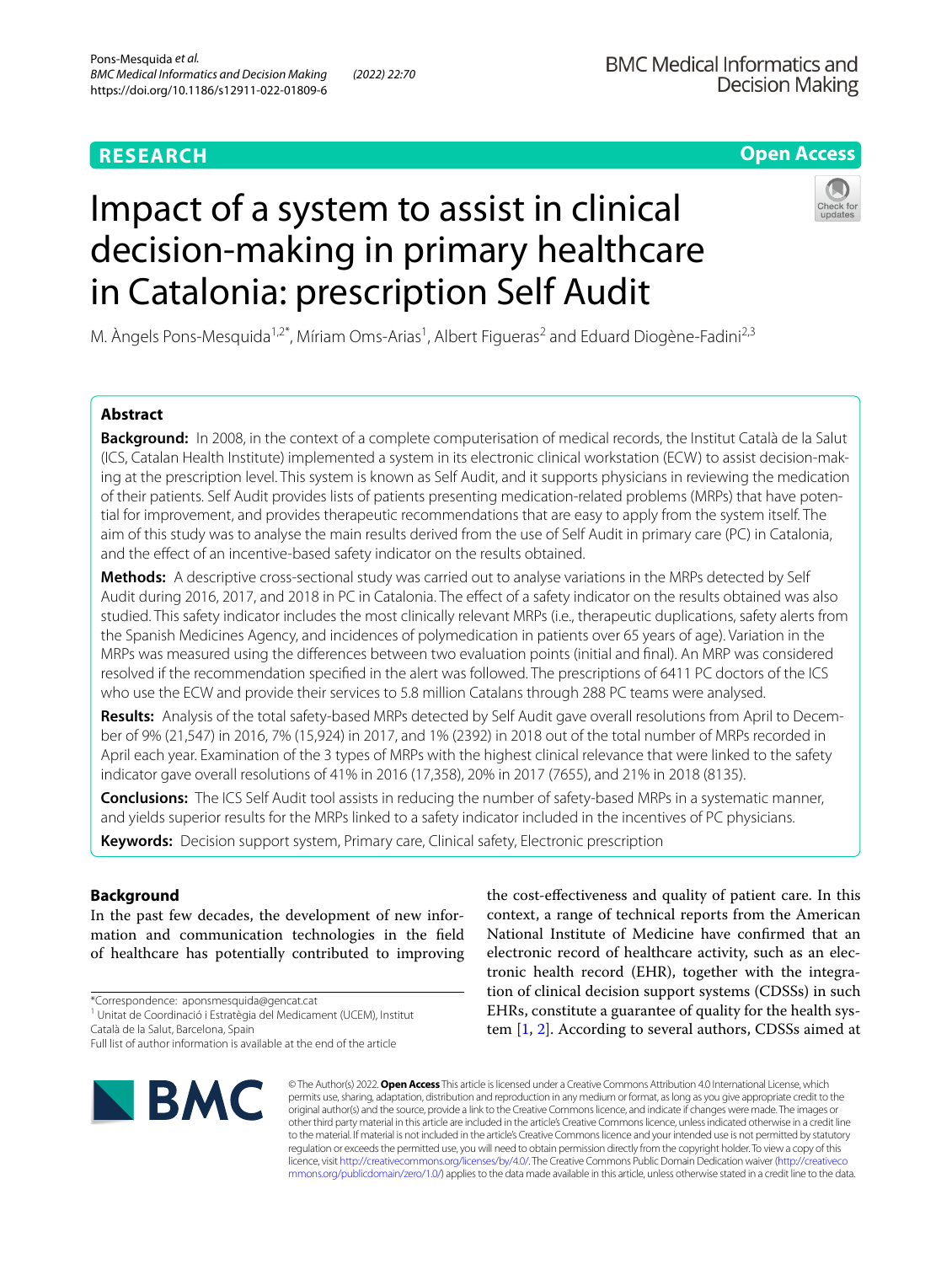the prescription of medications have the greatest impact on improving patient safety [[3\]](#page-10-2). Although a variety of diferent designs and functionalities exist, these systems have a common role in intelligently combining clinical knowledge and patient information, with the aims of ultimately improving the overall prescribing process. The possibility of integrating a CDSS into the EHR system has made it possible to provide medical histories with interactive signals that alert professionals to situations of risk for their patients [\[4](#page-10-3)], thereby helping to improve the prescription process and the overall clinical safety of patients [[3,](#page-10-2) [5,](#page-10-4) [6\]](#page-10-5). Indeed, several Spanish studies have indicated that 50% of adverse events related to medication errors are avoidable [[7,](#page-10-6) [8\]](#page-10-7), and that the implementation of such technologies can help to reduce them.

With this background in mind, in 2008, the Institut Català de la Salut (ICS, Catalan Health Institute) integrated a combination of CDSSs into its electronic clinical workstation (ECW), namely PREFASEG, which generates online notifcations when starting a treatment to prevent medication errors [\[9](#page-11-0)], and the Self Audit tool, which generates lists of patients presenting with active medicationrelated problems (MRPs). This study focuses on the Self Audit tool.

The Self Audit tool is a computerised system that is integrated into the EHR, and based on the combination of clinical with therapeutic data, it simplifes the search for patients with an MRP related to an ongoing medication, thereby facilitating changes and/or suspensions of treatment. In an agile and visual manner, it provides the professional with a list of patients with an MRP, such as a therapeutic duplication or a drug contraindicated by a previous or current pathology, thereby allowing the review and assessment of any possible change in treatment. The tool itself provides a therapeutic recommendation in each case and facilitates the management of changes and/or suspensions of treatment, without the need to leave the program. Thus, in this system, a number of aspects related to the review of a patient's medication are systematised based on an optional and individual self-evaluation exercise. Any changes carried out are recorded in the EHR.

The MRPs are defined by a group of expert professionals from the ICS. Each year, the clinical content of the MRPs is reviewed according to the scientifc information available, and, for this reason, they may vary from year to year. Each MRP is classifed as high or low clinical relevance, as recommended in the literature [\[10](#page-11-1)].

The Self Audit tool is activated voluntarily, wherein the practitioner can use the ECW to consult the lists of patients with an MRP in his assigned population. All primary care (PC) practitioners (i.e., 100% of practitioners) use this tool at some point over the course of a year. The practitioner can also check the schedule of visits for the day, which will indicate any patients who have an MRP, and allow the doctor to take advantage of the visit to review the medication. This system therefore does not alter the workflow during the consultation [\[11](#page-11-2), [12\]](#page-11-3), and allows the professional to decide when is the most appropriate time to review the MRP.

From 2008 to 2016, Self Audit evolved both at the technological level and at the level of its clinical content. Initially, the tool only allowed the detection of patients with certain therapeutic duplications and/or cases of polymedication (i.e.,>10 drugs). During this period, a number of new MRP detections were incorporated into the tool, and the detection specifcity was improved overall. Thus, it was not until approximately 2014 that this tool was completed in its current Self Audit confguration. In addition, the process of obtaining data to monitor the use of the tool was expensive, taking a long time to validate and debug the data until the level of quality and detail required for analysis was obtained.

Linked to the Self Audit prescription system, an incentive-based safety indicator was designed in 2008, which selected some of the most clinically relevant MRPs, and was included in the "payment for objectives" program for ICS PC physicians (N.B. according to this program, objectives are linked to annual economic incentives up to approx. 6000  $\epsilon$ ). The aim of this indicator was to promote a culture of safety in the use of medicines, and also to encourage the use of the Self Audit tool.

The aims of this study are therefore to determine the main results derived from the use of Self Audit in the Catalan PC system, and to evaluate the efect of the safety indicator on the results obtained. A further aim of this article is to provide the international audience with details regarding a computer tool aimed at improving clinical safety, which has been widely managed in the Catalan PC system by 6411 users with more than 10 years of experience. This tool is of particular importance since it helps doctors to detect patients with potential MRPs, and as a result, any ongoing treatments related to these MRPs can be reviewed and modifed to beneft the health of the patient. Self Audit is a versatile and dynamic tool that can be updated with new or modifed warnings as desired. Due to the considered importance of this tool to provide improvements in healthcare practice, its implementation was essentially immediate for all PC teams and professionals. Physicians refer to Self Audit as a useful tool whose usability needs, nevertheless, to be assessed.

# **Methods**

A descriptive, cross-sectional study was designed that began in April 2016 and continued until December 2018. This study was developed within the scope of the PC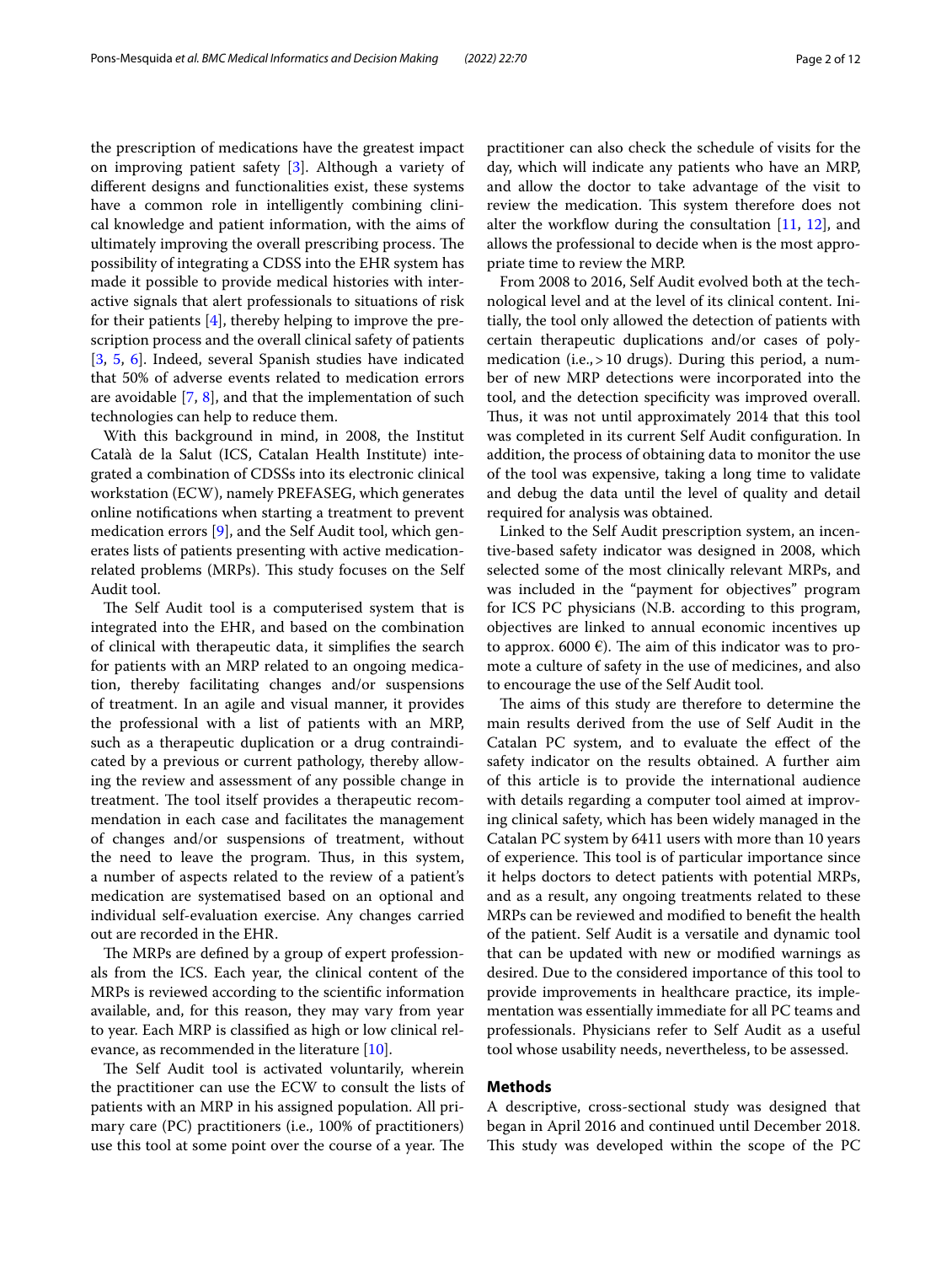system of the ICS, which is the main provider of health services in Catalonia, a region in the northeast of Spain, and covers a population of 5.8 million inhabitants over the diferent Catalan territories. Overall, it serves the population through a network of 288 PC teams and 8 hospitals. The ICS is a public company that has a total of 42,374 professionals, who provide services to 80% of the population of Catalonia. Since all PC doctors of the ICS employed the Self Audit tool during routine practice, no control group was available to establish a comparison. We therefore analysed the evolution of the results over time.

# **Study sample**

The sample studied consisted of all the prescriptions of the 6411 ICS PC physicians (i.e., 100% of the physician staf) who used the EHRs during the study period.

#### **Variables and indicators**

The main variable was the number of resolved MRPs. An MRP was considered "resolved" when: (1) the drug or drugs causing the MRP had been dropped from the patient's active prescription, or (2) the diagnosis was registered as resolved.

The main types of safety MRPs detected by the Self Audit tool were analysed, wherein clinically relevant MRPs that had been linked to the incentive-based safety indicator were emphasised. This safety indicator included 3 MRPs: (1) Therapeutic duplications; (2) safety alerts from the Spanish Agency for Medicines and Health Products (AEMPS, Agencia Española de Medicamentos y Productos Sanitarios), and (3) polymedication in patients over 65 years of age with some specifc MRPs, wherein polymedication is defned as the case where more than 10 medicines were prescribed in 2016 and 2017, and more than 8 medications were prescribed in 2018.

The MRP related to therapeutic duplication detected patients with a non-benefcial prescription of two or more drugs that exhibit the same active principle (alone or in combination) and/or the same pharmacological action. In addition, "clinically relevant duplications" and "duplications of dose adjustments" (i.e., combinations sought with a therapeutic objective) were clearly diferentiated, and only those considered relevant were linked to the safety indicator.

During the study period, the AEMPS safety alerts included the following contraindications: The "Triple Whammy"; coxibs, diclofenac, and aceclofenac; cilostazol; ivabradine; escitalopram and citalopram; trimetazidine; raloxifene and bazedoxifene; strontium ranelate; aliskiren; and canaglifozin (see Table [1](#page-3-0)).

The MRP related to incidences of polymedication detected patients older than 65 years of age with 10 or more prescribed medications (in 2016 or 2017) and with some specifc MRPs, such as double antiplatelet therapy for more than 12 months, a combination of anticholinergic drugs, or other avoidable medications. In 2018, the denominator changed, and polymedication was defned as a patient with 8 or more prescribed medications.

### **Data collection and analysis**

The data were collected from the ECWs, where the active prescriptions of the patients are stored. The study was restricted to drugs prescribed and fnanced by the National Health System and employed in PC centres. The extraction of active prescription data was carried out automatically on a monthly basis, and identifed the MRPs out of the prescritions of each physician detected by Self Audit.

Throughout the three years analysed (2016, 2017, and 2018), 6 points or cross-sections of information were studied. Within each year, the variations in the number of MRPs between the considered baseline data and the fnal data were calculated and thus the percentage variation was established. Data could not be compared between diferent years because the criteria that defned the detection of an MRP were diferent from year to year, and so such a comparison would not have been appropriate. For example, if a new pharmacological group was to be added to the "duplicate therapy" MRP in a particular year, or additional drugs were to be included in an existing duplication group, the number of MRPs related to duplicate therapies would increase.

The data obtained from the extractions carried out for the month of April were considered as the baseline data because this was the point at which the MRP detection criteria were defned and updated, and the incentivebased goals were proposed. The data obtained for the month of December were considered to be the fnal data since they correlated to the fnal month of the calendar year, and they coincided with the last evaluation point of the safety indicator. The difference between the baseline and the fnal data points refected the number of resolved MRPs and the number of generated PRMs. The MRPs of individual patients were not followed over time.

The safety indicator averages the variation in the selection of the MRPs mentioned above. The effect of the incentive-based care indicator was therefore evaluated by the reduction in the number of MRPs at the PC level over a year, which was the time that the indicator remained unchanged, and which coincided with the validity of the management contract signed by the PC doctors.

To evaluate the indicator, the ability of the PC doctors to reach the goal established at the beginning of the year was measured for specifc months, and was calculated from the baseline data. More specifcally, the goal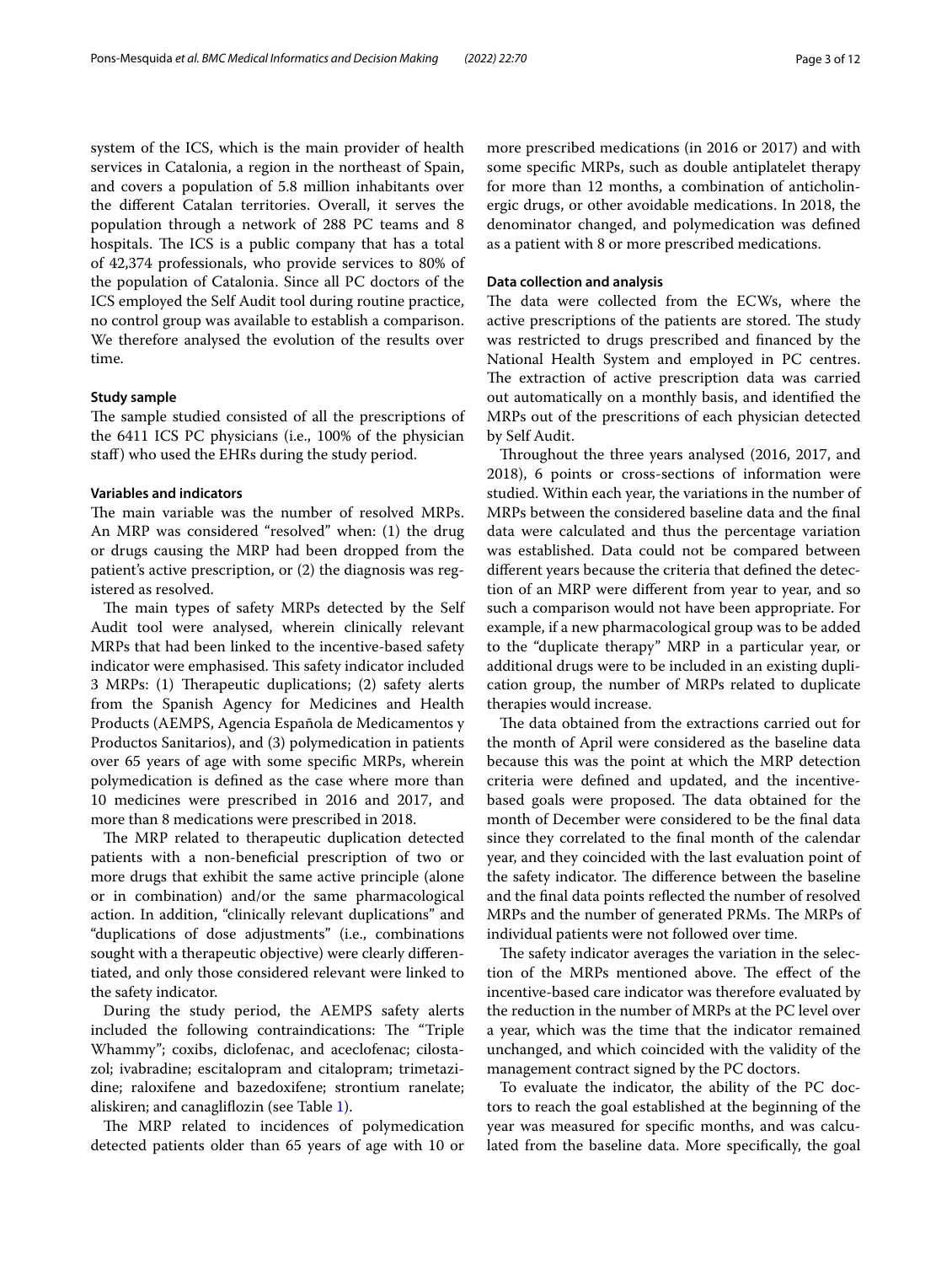| Drug                                                            | Alert criteria                                                                                                                                                                                                 |
|-----------------------------------------------------------------|----------------------------------------------------------------------------------------------------------------------------------------------------------------------------------------------------------------|
| Citalopram                                                      | High doses:                                                                                                                                                                                                    |
|                                                                 | Above 40 mg/day                                                                                                                                                                                                |
|                                                                 | Above 20 mg/day in patients > 65 years of age                                                                                                                                                                  |
|                                                                 | Above 20 mg/day in patients suffering from liver dysfunction                                                                                                                                                   |
|                                                                 | Administered in combination with other drugs that also prolong the QT interval of the electrocardiogram                                                                                                        |
| Escitalopram                                                    | High doses ( $>$ 10 mg/day in patients $>$ 65 years of age)                                                                                                                                                    |
|                                                                 | Administered in combination with other drugs that also prolong the QT interval of the electrocardiogram                                                                                                        |
| Aliskiren                                                       | In patients with a diagnosis of diabetes mellitus II or undergoing treatment with antidiabetic drugs                                                                                                           |
|                                                                 | Jointly administered with ACE inhibitors                                                                                                                                                                       |
| Cilostazol                                                      | In patients suffering from a health problem where its use is contraindicated, i.e., cerebral haemorrhage, severe ventricular<br>arrhythmias, or heart failure                                                  |
|                                                                 | Or, in concomitant treatment with:                                                                                                                                                                             |
|                                                                 | 2 Antiplatelet agents                                                                                                                                                                                          |
|                                                                 | Antiplatelet + oral anticoagulant                                                                                                                                                                              |
| Trimetazidine                                                   | In patients with a diagnosis of extrapyramidal and movement disorders                                                                                                                                          |
| Raloxifene or bazedoxifene                                      | In patients suffering from any health problem where it is contraindicated, e.g., venous thromboembolism, uterine sac,<br>endometrial cancer, or liver failure of any degree                                    |
| <b>COXIBS</b>                                                   | In patients suffering from any health problem where it is contraindicated, e.g., ischemic heart disease, peripheral arterial<br>disease, cerebrovascular disease, heart failure, or inflammatory bowel disease |
| Diclofenac or Aceclofenac                                       | In patients suffering from any health problem where its use is contraindicated, e.g., ischemic heart disease, peripheral<br>arterial disease, cerebrovascular disease, or heart failure                        |
| Agomelatine                                                     | In patients $\geq$ 75 years of age                                                                                                                                                                             |
| Ivabradine                                                      | Co-administration with verapamil                                                                                                                                                                               |
| "Triple Whammy"<br>(NSAIDs + RAS inhibi-<br>$tors + diuretics)$ | In patients $\geq$ 75 years of age or undergoing treatment for diabetes                                                                                                                                        |
| Canagliflozin                                                   | In patients suffering from a health problem in which it is necessary to be more careful due to an increased risk of amputa-<br>tion                                                                            |

#### <span id="page-3-0"></span>**Table 1** Summary of the various AEMPS safety alert criteria

for each physician corresponded to a specifc number of MRPs less than that existing at the beginning of the year. In the years studied, there were 2 or 3 months of the year in which the extraction of information from the active prescription MRPs was evaluated, and the ability of the doctors to reach the goal was measured. In 2016, the evaluation was carried out in September and December, while in 2017 and 2018 the evaluations were carried out in June, September, and December.

## **Results**

## **General analysis of the MRPs of the Self Audit tool**

The data extractions corresponding to the months of December 2016, December 2017, and December 2018 showed that the ECW had registered 9.5, 9.6, and 9.7 million active prescriptions, respectively. In these months, 210,916 MRPs (December 2016), 227,856 MRPs (December 2017), and 230,959 MRPs (December 2018) were identifed. Based on these data, it was observed that the percentage of MRPs studied with respect to the total number of active prescriptions represented 2.2% in 2016 and 2.4% in 2017 and 2018.

Upon analysis of the total clinical safety MRPs detected by Self Audit, an overall resolution of 9% (21,547) was observed in 2016, while resolutions of 7% (15,924) and 1% (2392) were found in 2017 and 2018, respectively (see Table [2](#page-4-0)).

Upon the analysis of all clinical safety MRPs detected by Self Audit, overall resolutions of 9% (21,547), 7% (15,924), and 1% (2392) were observed in 2016, 2017, and 2018, respectively. Subsequent analysis of the resolutions of the diferent MRPs throughout the whole study period (i.e., 2016–2018) showed an overall trend towards resolution, especially in the cases where AEMPS safety alerts were implemented, since this resulted in 49% resolution of the cases in 2016, 11% in 2017, and 23% in 2018.

The behaviours of the specific MRPs were then examined in further detail. More specifcally, in April 2016, a total of 46,242 duplications were detected, while in December of the same year, such duplications had been reduced by 10% (i.e., to a total of 41,589). However, there was a signifcant increase in the absolute number of duplications detected in 2018 (65,377 in April and 64,650 in December), with a reduction of only 1% being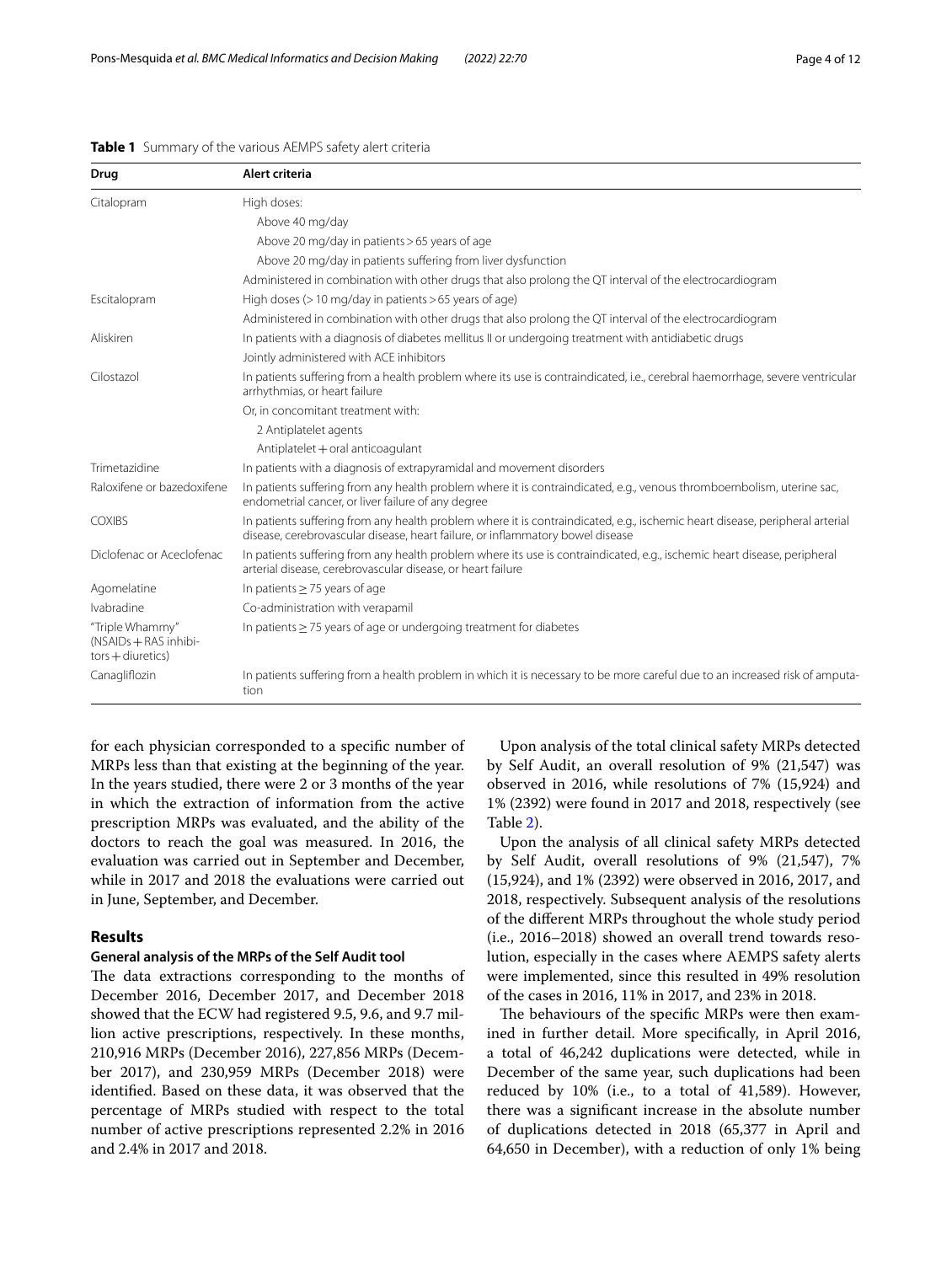# <span id="page-4-0"></span>**Table 2** Problems related to medications detected by Self Audit: April 2016–December 2018

| Problem detected by Self Audit                                          | Year 2016*       |          |                  |                |  |  |  |  |  |
|-------------------------------------------------------------------------|------------------|----------|------------------|----------------|--|--|--|--|--|
|                                                                         | Apr 2016         | Dec 2016 | Variation        | Percentage (%) |  |  |  |  |  |
| Duplicate therapies                                                     | 46,242           | 41,589   | $-4653$          | $-10$          |  |  |  |  |  |
| AEMPS safety alerts                                                     | 13,521           | 6849     | $-6672$          | $-49$          |  |  |  |  |  |
| Contraindications due to medical devices and/or clini-<br>cal variables | 37,359           | 37,421   | 62               | $\Omega$       |  |  |  |  |  |
| Treatment duration                                                      |                  |          |                  |                |  |  |  |  |  |
| Bisphosphonates $\geq$ 5 years                                          | 8246             | 7434     | $-812$           | $-10%$         |  |  |  |  |  |
| Double anti-aggregation $\geq$ 12 months                                | 4805             | 4332     | $-473$           | $-10%$         |  |  |  |  |  |
| Drugs advised against in geriatrics                                     | 88,393           | 83,638   | $-4755$          | $-5$           |  |  |  |  |  |
| Combination of anticholinergic drugs                                    | 2913             | 2320     | $-593$           | $-20$          |  |  |  |  |  |
| Avoidable medication                                                    | 30,984           | 27,333   | $-3651$          | $-12$          |  |  |  |  |  |
| Total number of problems detected                                       | 232,463          | 210,916  | $-21,547$        | $-9$           |  |  |  |  |  |
| Problem detected by Self Audit                                          | <b>Year 2017</b> |          |                  |                |  |  |  |  |  |
|                                                                         | Apr 2017         | Dec 2017 | <b>Variation</b> | Percentage (%) |  |  |  |  |  |
| Duplicate therapies                                                     | 65,679           | 59,536   | $-6143$          | $-9$           |  |  |  |  |  |
| AEMPS safety alerts                                                     | 11,212           | 9935     | $-1277$          | $-11$          |  |  |  |  |  |
| Contraindications due to medical devices and/or clini-<br>cal variables | 44,687           | 44,000   | $-687$           | $-2$           |  |  |  |  |  |
| Treatment duration                                                      |                  |          |                  |                |  |  |  |  |  |
| Bisphosphonates $\geq$ 5 years                                          | 6386             | 4964     | $-1422$          | $-22%$         |  |  |  |  |  |
| Double anti-aggregation $\geq$ 12 months                                | 4394             | 4508     | 114              | 3%             |  |  |  |  |  |
| Drugs advised against in geriatrics                                     | 82,252           | 79,187   | $-3065$          | $-4$           |  |  |  |  |  |
| Combination of anticholinergic drugs                                    | 2184             | 1819     | $-365$           | $-17$          |  |  |  |  |  |
| Avoidable medication                                                    | 26,986           | 23,907   | $-3079$          | $-11$          |  |  |  |  |  |
| Total number of problems detected                                       | 243,780          | 227,856  | $-15,924$        | $-7$           |  |  |  |  |  |
| Problem detected by Self Audit                                          | <b>Year 2018</b> |          |                  |                |  |  |  |  |  |
|                                                                         | Apr 2018         | Dec 2018 | <b>Variation</b> | Percentage (%) |  |  |  |  |  |
| Duplicate therapies                                                     | 65,377           | 64,650   | $-727$           | $-1$           |  |  |  |  |  |
| AEMPS safety alerts                                                     | 7046             | 5441     | $-1605$          | $-23$          |  |  |  |  |  |
| Contraindications due to medical devices and/or clini-<br>cal variables | 45,175           | 46,469   | 1294             | 3              |  |  |  |  |  |
| Treatment duration                                                      |                  |          |                  |                |  |  |  |  |  |
| Bisphosphonates $\geq$ 5 years                                          | 4552             | 4123     | $-429$           | $-9%$          |  |  |  |  |  |
| Double anti-aggregation $\geq$ 12 months                                | 4631             | 4630     | $-1$             | 0%             |  |  |  |  |  |
| Drugs advised against in geriatrics                                     | 79,225           | 79,384   | 159              | $\circ$        |  |  |  |  |  |
| Combination of anticholinergic drugs                                    | 1854             | 1736     | $-118$           | -6             |  |  |  |  |  |
| Avoidable medication                                                    | 25,491           | 24,526   | $-965$           | $-4$           |  |  |  |  |  |
| Total number of problems detected                                       | 233,351          | 230,959  | $-2392$          | $-1$           |  |  |  |  |  |

\*In the three years studied, April was taken as the baseline data because it is the time at which the defnitions of the MRPs were updated according to the consensus of a group of experts, and it also is the month in which the incentive-based goals were proposed

achieved throughout the year. In addition, it was found that the MRPs related to drugs not recommended for use in geriatric patients exhibited reductions of 5% (4755 cases) in 2016 and 4% in 2017 (3065 cases), although no reduction was found in 2018. Furthermore, the MRP related to avoidable medications (including chondroprotectors and citicoline) showed a reduction of 3651 cases in 2016 (−12%), 3079 cases in 2017 (−11%), and 965 cases in 2018  $(-4%)$ .

Taking the last analysis point, namely that of December 2018, 34% of the 230,959 MRPs detected were due to the use of drugs not recommended for use in geriatric patients, while 28% were attributed to therapeutic duplications, and 20% were due to pathological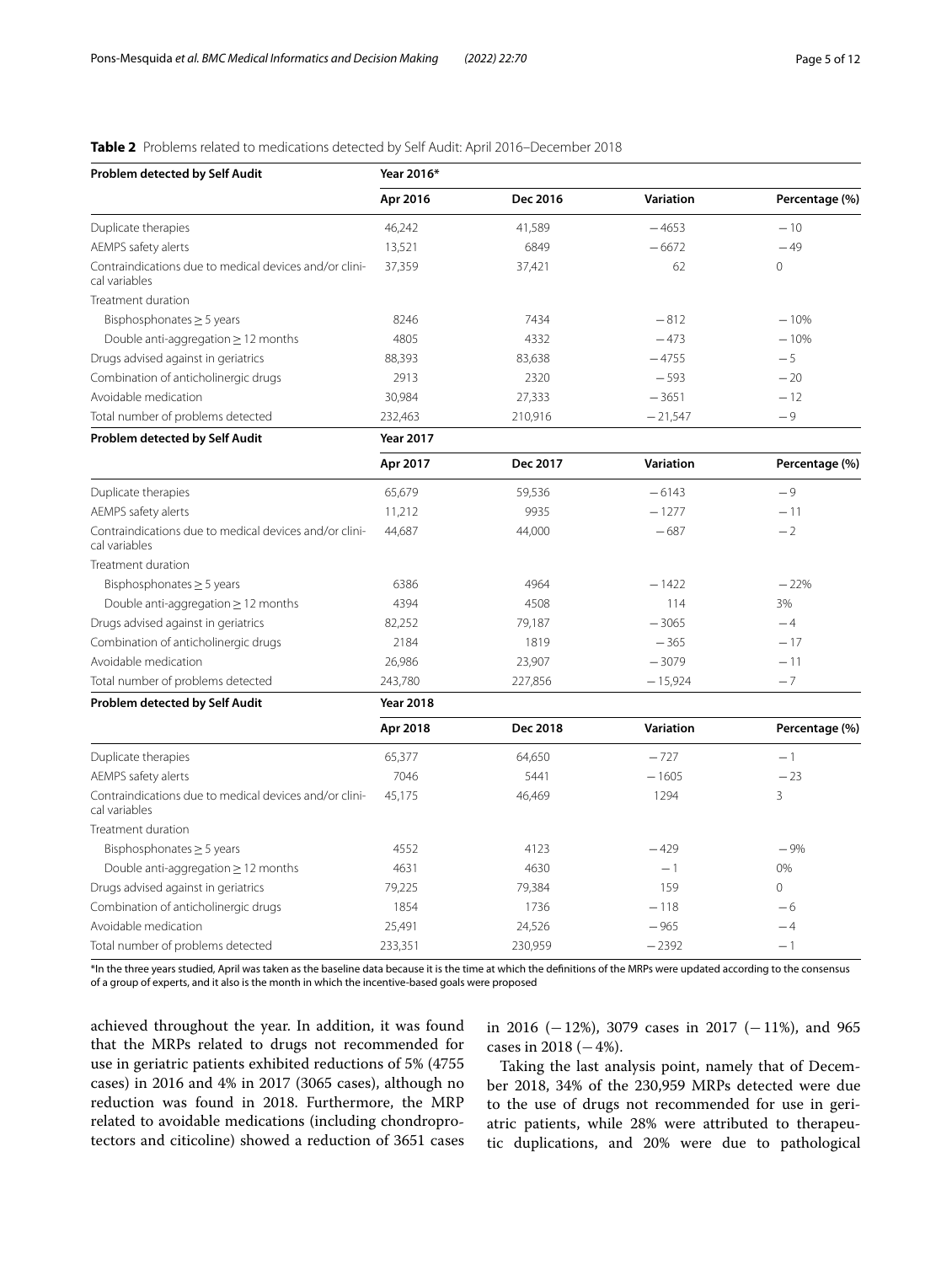contraindications. As a result, these three MRPs accounted for more than three-quarters of the overall MRPs detected at this point (i.e., 190,503 cases, 82.5%).

# **Analysis of clinically relevant MRPs linked to the PA safety indicator**

In the period studied, 41,492 MRP cases were resolved in the Self Audit tool, of which 80% (33,148) were linked to the safety indicator. Upon examination of the 3 types of MRPs linked to this indicator, joint resolutions of 41% in 2016 (17,358), 20% in 2017 (7655), and 21% in 2018 (8135) were observed, as detailed detail in Fig. [1.](#page-5-0) However, despite these promising percentages of resolution, the total number of these three MRPs increased from 24,720 in December 2016 to 31,501 in December 2018.

With reference to the specifc MRPs, in the case of therapeutic duplications, the resolution of 5413 cases in 2016, 4892 cases in 2017, and 3485 cases in 2018 was achieved. In addition, when considering the MRPs related to the AEMPS alert, 6815 cases were resolved in 2016, which dropped to 2160 cases in 2017, and 1735 cases in 2018.

Furthermore, for the MRP related to polymedication, the corresponding reductions were 5130 cases in 2016, 603 cases in 2017, and 2915 cases in 2018.

The annual data for the safety indicator showed that at the time of the evaluation, there was a greater decrease in the number of MRPs, while after each evaluation point there was a rebound in the number of cases, as can be seen in Fig. [2.](#page-6-0) The most pronounced rebound was observed after the December evaluation point, as will be discussed later.

Upon analysis of the detail relating to the AEMPS safety alerts (Table  $3$ ), it was observed that the Triple Whammy represented 89% (9767/11,035) of the total alerts included in 2016, 80% (4123/5153) of those in 2017, and 73% (3260/4460) of those in 2018. Its reduction percentage ranged from 66% in 2016 to 43% in 2018.

As indicated in Table [3](#page-7-0), the reduction in the number of cases related to the AEMPS safety alert for diclofenac was 56% in 2016, while the reduction for acecloflenac was 27%. In 2017, the corresponding reductions for diclofenac and acecloflenac were 42 and 38%, respectively, and in

<span id="page-5-0"></span>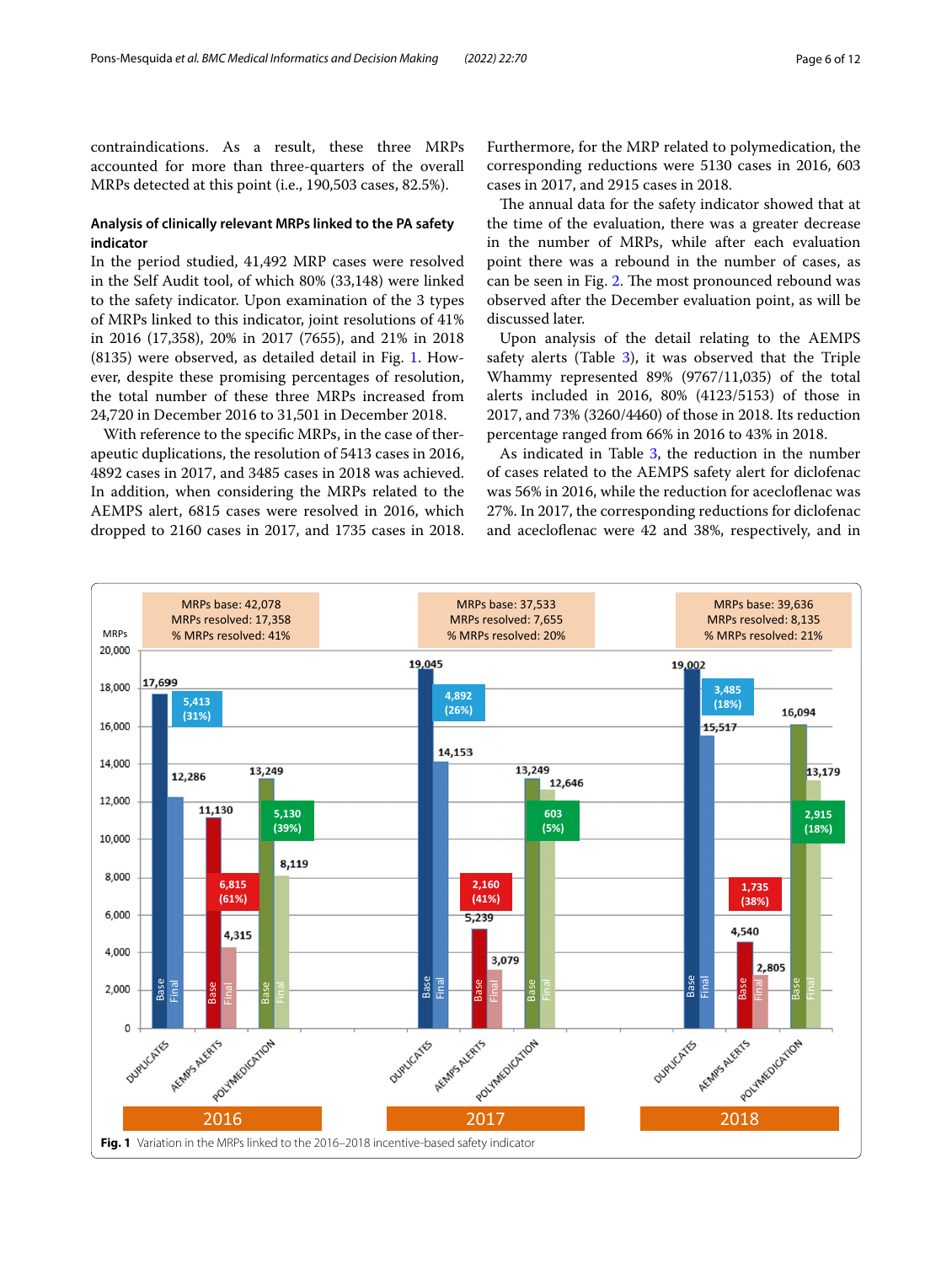

<span id="page-6-0"></span>2018, they were 49 and 45%. Furthermore, the reductions in cases related to alerts for the coxibs were 31, 31, and 26% in 2016, 2017, and 2018, respectively, while the corresponding reductions for the cilostazol alert were 9% in  $2016$  but  $23\%$  in  $2017$  and  $2018$ . The remainder of alerts represented few cases in absolute numbers.

Following analysis of the therapeutic duplications (Table [4\)](#page-8-0), it was found that 70% fell into 10 pharmacological groups out of a total of 63. Of these 10 groups, the renin-angiotensin system inhibitors stood out particularly (2828 detected in December 2016, and 1939 detected in December 2018), along with non-steroidal anti-infammatory drugs (2084 and 1969), long-acting benzodiazepines (1796 and 1854), and inhaled glucocorticoids (1741 and 1771). These four groups of drugs represented 68% of the duplicities detected in December 2016, and 48.5% of those detected in December 2018. The groups that experienced an increase in detected duplications over the same period were the antidepressants (1417 and 1701 in December 2016 and December 2018, respectively), the urinary antispasmodics (1219 and 2020), and the thiazide diuretics (943 and 1595). Thus, these three groups accounted for 29.1% of the duplications detected in December 2016, and 34% of those detected in December 2018.

Through analysis of the 20 groups of therapeutic duplications with the highest number of cases, it was observed that in 2017, the groups that presented the greatest degrees of reduction in cases were the gastric protectors  $(-18%)$ , the thiazide diuretics  $(-15%)$ , and the metamizole-type analgesics  $(-14\%$ , data not shown). In 2018, the groups exhibiting the greatest degrees of reduction were the sulfonamide diuretics  $(-75%)$ , the thiazide diuretics  $(-24%)$ , and the beta-blockers  $(-12%)$ .

#### **Discussion**

The prescription Self Audit system is a clinical management computer tool, aimed at increasing the quality of care by giving support to health professionals in the move towards the safe and efective prescription of drugs.

The main finding of this study was that Self Audit is positioned as a CDSS, which is widely used among the doctors of the Catalan PC system to help identify and resolve safety PRMs in a systematic manner, and leads to superior results for the MRPs linked to the incentive-based safety indicator developed for PC physicians. Therefore, we think that results could be improved by implementing awareness strategies and providing feedback to physicians. This should could be followed by more specifc recommendations, which should be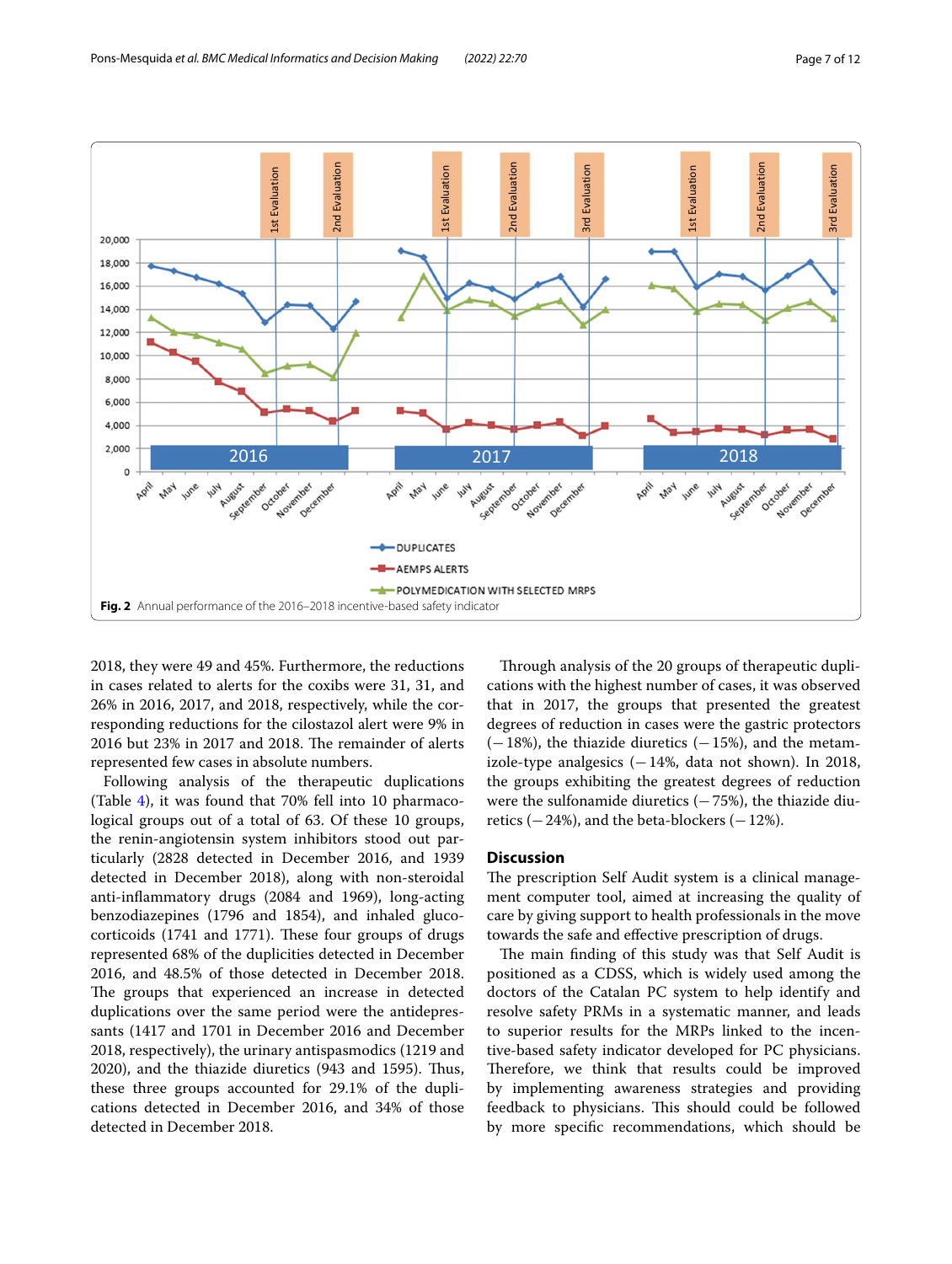| Year                        | 2016      |                |                                                                             |                | 2017                                                                    |                                 |              |                | 2018                                                                                                                                                                                                                                                                                                                                                                                                                               |                                                                                                                                                                                                                                                                                                                                                                                                                       |                                                                                                                                                                                                                                                                                                                                                                                                                                                                                                   |                |
|-----------------------------|-----------|----------------|-----------------------------------------------------------------------------|----------------|-------------------------------------------------------------------------|---------------------------------|--------------|----------------|------------------------------------------------------------------------------------------------------------------------------------------------------------------------------------------------------------------------------------------------------------------------------------------------------------------------------------------------------------------------------------------------------------------------------------|-----------------------------------------------------------------------------------------------------------------------------------------------------------------------------------------------------------------------------------------------------------------------------------------------------------------------------------------------------------------------------------------------------------------------|---------------------------------------------------------------------------------------------------------------------------------------------------------------------------------------------------------------------------------------------------------------------------------------------------------------------------------------------------------------------------------------------------------------------------------------------------------------------------------------------------|----------------|
| AEMPS ALERT                 | Ąpr       | pec            | iation<br>آھ<br>ح                                                           | Percentage (%) | Apr                                                                     | Dec                             | Variation    | Percentage (%) | Ā                                                                                                                                                                                                                                                                                                                                                                                                                                  | Dec                                                                                                                                                                                                                                                                                                                                                                                                                   | Variation                                                                                                                                                                                                                                                                                                                                                                                                                                                                                         | Percentage (%) |
| Triple whammy               | 9767      | 3356           |                                                                             |                |                                                                         | 2242                            | $-1881$      |                | 3260                                                                                                                                                                                                                                                                                                                                                                                                                               | 1850                                                                                                                                                                                                                                                                                                                                                                                                                  | $-1410$                                                                                                                                                                                                                                                                                                                                                                                                                                                                                           |                |
| Coxibs                      | 407       | 282            | $\begin{array}{r} -6411 \\ -125 \\ -181 \\ -181 \\ -191 \\ -22 \end{array}$ | $-66$<br>-31   | 4123<br>349                                                             |                                 |              |                | 384                                                                                                                                                                                                                                                                                                                                                                                                                                | 283                                                                                                                                                                                                                                                                                                                                                                                                                   |                                                                                                                                                                                                                                                                                                                                                                                                                                                                                                   |                |
| Diclofenac                  | 325       | $\overline{4}$ |                                                                             |                |                                                                         |                                 |              |                |                                                                                                                                                                                                                                                                                                                                                                                                                                    |                                                                                                                                                                                                                                                                                                                                                                                                                       |                                                                                                                                                                                                                                                                                                                                                                                                                                                                                                   |                |
| Cilostazol                  | 115       | 105            |                                                                             |                | $\frac{189}{107}$                                                       |                                 |              |                | $189$<br>$101$<br>$82$                                                                                                                                                                                                                                                                                                                                                                                                             |                                                                                                                                                                                                                                                                                                                                                                                                                       |                                                                                                                                                                                                                                                                                                                                                                                                                                                                                                   |                |
| lvabradine                  | 102       | 88             |                                                                             |                |                                                                         |                                 |              |                |                                                                                                                                                                                                                                                                                                                                                                                                                                    |                                                                                                                                                                                                                                                                                                                                                                                                                       |                                                                                                                                                                                                                                                                                                                                                                                                                                                                                                   |                |
| Aceclofenac                 | 82        | 8              |                                                                             |                | $^{69}$                                                                 |                                 |              |                |                                                                                                                                                                                                                                                                                                                                                                                                                                    |                                                                                                                                                                                                                                                                                                                                                                                                                       |                                                                                                                                                                                                                                                                                                                                                                                                                                                                                                   |                |
| Agomelatine                 | 74        | 2              | $\sim$<br>$\overline{1}$                                                    |                | 78<br>54                                                                |                                 |              |                |                                                                                                                                                                                                                                                                                                                                                                                                                                    |                                                                                                                                                                                                                                                                                                                                                                                                                       |                                                                                                                                                                                                                                                                                                                                                                                                                                                                                                   |                |
| Escitalopram                | 55        | 51             | $\frac{4}{1}$                                                               |                |                                                                         |                                 |              |                |                                                                                                                                                                                                                                                                                                                                                                                                                                    |                                                                                                                                                                                                                                                                                                                                                                                                                       |                                                                                                                                                                                                                                                                                                                                                                                                                                                                                                   |                |
| Citalopram                  |           | 34             | ì                                                                           |                | $\frac{8}{4}$                                                           |                                 |              |                |                                                                                                                                                                                                                                                                                                                                                                                                                                    |                                                                                                                                                                                                                                                                                                                                                                                                                       |                                                                                                                                                                                                                                                                                                                                                                                                                                                                                                   |                |
| Trimetazidine               |           |                | $\overline{1}$                                                              |                |                                                                         |                                 |              |                |                                                                                                                                                                                                                                                                                                                                                                                                                                    |                                                                                                                                                                                                                                                                                                                                                                                                                       |                                                                                                                                                                                                                                                                                                                                                                                                                                                                                                   |                |
| Raloxifene and Bazedoxifene | $\bar{4}$ | ᡡ              | $\frac{5}{1}$                                                               |                | $\begin{array}{c} \pi \in \mathbb{R} \\ \pi \in \mathbb{R} \end{array}$ | A D Q M M M Q G G A N N O m Z m |              |                | $\begin{array}{ccccccccc} \mathbb{L} & \mathbb{L} & \mathbb{C} & \mathbb{C} & \mathbb{C} & \mathbb{C} & \mathbb{C} & \mathbb{C} & \mathbb{C} & \mathbb{C} & \mathbb{C} & \mathbb{C} & \mathbb{C} & \mathbb{C} & \mathbb{C} & \mathbb{C} & \mathbb{C} & \mathbb{C} & \mathbb{C} & \mathbb{C} & \mathbb{C} & \mathbb{C} & \mathbb{C} & \mathbb{C} & \mathbb{C} & \mathbb{C} & \mathbb{C} & \mathbb{C} & \mathbb{C} & \mathbb{C} & \$ | $\begin{array}{l} \mathcal{S} \, \, \mathcal{R} \, \, \mathcal{S} \, \, \mathcal{S} \, \, \mathcal{S} \, \, \mathcal{S} \, \, \mathcal{S} \, \, \mathcal{S} \, \, \mathcal{S} \, \, \mathcal{S} \, \, \mathcal{S} \, \, \mathcal{S} \, \, \mathcal{S} \, \, \mathcal{S} \, \, \mathcal{S} \, \, \mathcal{S} \, \, \mathcal{S} \, \, \mathcal{S} \, \, \mathcal{S} \, \, \mathcal{S} \, \, \mathcal{S} \, \, \mathcal$ | $\begin{array}{cccccccccccccc} \overline{C} & \overline{C} & \overline{C} & \overline{C} & \overline{C} & \overline{C} & \overline{C} & \overline{C} & \overline{C} & \overline{C} & \overline{C} & \overline{C} & \overline{C} & \overline{C} & \overline{C} & \overline{C} & \overline{C} & \overline{C} & \overline{C} & \overline{C} & \overline{C} & \overline{C} & \overline{C} & \overline{C} & \overline{C} & \overline{C} & \overline{C} & \overline{C} & \overline{C} & \overline{C} &$ |                |
| Strontium ranelate          |           | Ō              |                                                                             |                |                                                                         |                                 |              |                |                                                                                                                                                                                                                                                                                                                                                                                                                                    |                                                                                                                                                                                                                                                                                                                                                                                                                       |                                                                                                                                                                                                                                                                                                                                                                                                                                                                                                   |                |
| Aliskiren                   |           | 4              | $\overline{1}$                                                              |                |                                                                         |                                 |              |                |                                                                                                                                                                                                                                                                                                                                                                                                                                    |                                                                                                                                                                                                                                                                                                                                                                                                                       |                                                                                                                                                                                                                                                                                                                                                                                                                                                                                                   |                |
| Canagliflozin               | ≸         | ≸              | $\frac{1}{2}$                                                               | $-20$<br>NA    |                                                                         |                                 | $\n  1\n  1$ | $50$<br>$-42$  |                                                                                                                                                                                                                                                                                                                                                                                                                                    |                                                                                                                                                                                                                                                                                                                                                                                                                       | $-21$                                                                                                                                                                                                                                                                                                                                                                                                                                                                                             |                |
| <b>TOTAL ALERTS</b>         |           |                | $\overline{a}$                                                              | $-62$          | $\sqrt{2}$                                                              |                                 |              |                | 460                                                                                                                                                                                                                                                                                                                                                                                                                                | 2716                                                                                                                                                                                                                                                                                                                                                                                                                  | $-1744$                                                                                                                                                                                                                                                                                                                                                                                                                                                                                           |                |
| NA: Not applicable          |           |                |                                                                             |                |                                                                         |                                 |              |                |                                                                                                                                                                                                                                                                                                                                                                                                                                    |                                                                                                                                                                                                                                                                                                                                                                                                                       |                                                                                                                                                                                                                                                                                                                                                                                                                                                                                                   |                |

<span id="page-7-0"></span>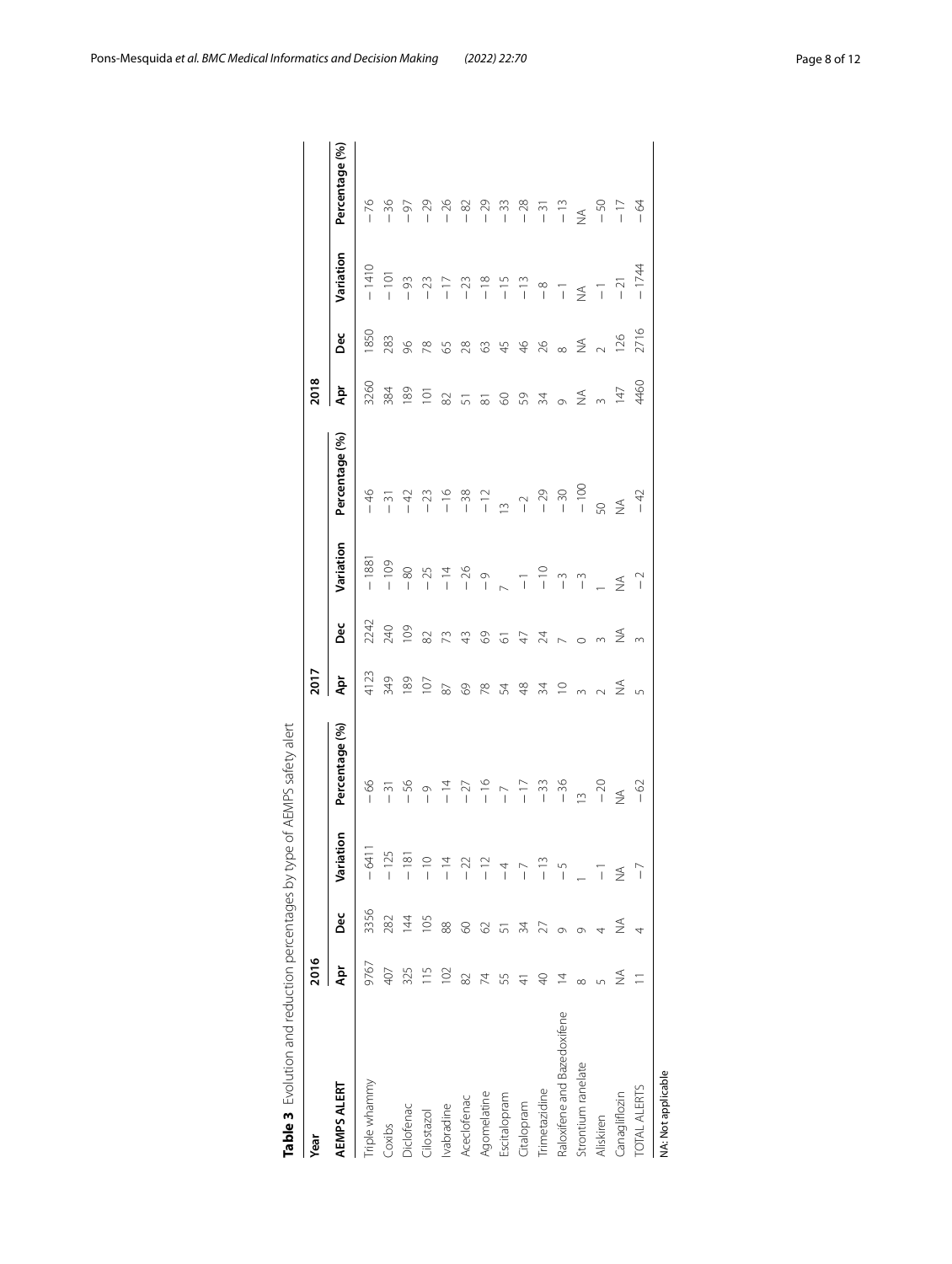| Duplicate group*                    | <b>June 2017</b> | Dec 2017 | Variation | Percentage (%) | June 2018 Dec 2018 |      | Variation | Percentage (%) |
|-------------------------------------|------------------|----------|-----------|----------------|--------------------|------|-----------|----------------|
| Renin-angiotensin system inhibitors | 2458             | 2141     | $-317$    | $-13$          | 2107               | 1939 | $-168$    | $-9$           |
| Anti-inflammatories                 | 2154             | 1880     | $-274$    | $-13$          | 2203               | 1969 | $-234$    | $-12$          |
| Long-acting benzodiazepines         | 2032             | 1911     | $-121$    | $-6$           | 2064               | 1854 | $-210$    | $-11$          |
| Inhaled glucocorticoids             | 1551             | 1616     | 65        | 4              | 1583               | 1771 | 188       | 11             |
| Alpha adrenergic antagonists        | 1273             | 1299     | 26        | 2              | 1337               | 1346 | 9         |                |
| Gastric protectors                  | 1425             | 1162     | $-263$    | $-18$          | 1364               | 1276 | $-88$     | $-7$           |
| Other anti-depressants I            | 1467             | 1389     | $-78$     | $-5$           | 1562               | 1702 | 140       | 8              |
| Urinary antispasmodic agents        | 1655             | 1547     | $-108$    | $-7$           | 1876               | 2020 | 144       |                |
| Thiazide diuretics                  | 964              | 823      | $-141$    | $-15$          | 2085               | 1595 | $-490$    | $-31$          |
| Paracetamol (analgesic)             | 545              | 668      | 123       | 23             | 523                | 570  | 47        | 8              |

<span id="page-8-0"></span>**Table 4** Top 10 prescribed duplicate groups in 2017 and 2018, including June–December variations

For technical reasons, the April data were not recorded at the level of detail required for the duplication group and so they have not been included in the table. The data were analysed in June and December, at which points they met the level of quality and detail required for analysis

\*For each duplicate group, all available active prescription data are shown, which coincide with the evaluation points

repeated and regularly inspected These hypothesis, of course, need to be verifed.

In the period studied, 41,492 cases of potential safety problems that could afect patient health were resolved, of which 80% (33,148) were linked to the safety indicator. In general terms, the percentage of MRPs detected by Self Audit ranged between 2.2 and 2.4% of the active prescriptions in the ECW (>9 million) during the years studied. It should be noted there that the detection of an MRP depended on the defned clinical content, and in the case of Self Audit, this content was updated annually. As a result, data could not be compared between diferent years.

Although the number of MRPs resolved was signifcant, the percentage of MRPs resolved each year with respect to the number detected by Self Audit was low, namely less than 10%. In addition, the numbers of some MRPs increased over time, as in the case of therapeutic duplications (>60,000 cases pending resolution in 2018) and contraindications due to pathologies (>46,000 cases pending resolution in 2018). This result indicates that signifcant numbers of MRPs must still be solved, and so supports the need to design interventions that contribute to improving the prescribing attitude. Moreover, it will be necessary to analyse the reasons for these increases and/or low resolution levels, in addition to assessing the requirement to make the detections of some MRPs more specifc, and/or to more clearly detail the therapeutic recommendations that are ofered.

As pointed out in a previous study [[9\]](#page-11-0), Self Audit is common among PC physicians. However, during the study period examined herein, resolution of the diferent Self Audit MRPs was found to be heterogeneous and irregular. More specifcally, some MRPs presented high percentages of resolution, such as those related to the AEMPS alerts. This was perhaps due to the fact that there is greater response from professionals when a safety alert is issued by a regulatory body [\[13](#page-11-4)]. Although the use of AEMPS alerts resulted in a signifcant reduction in the number of cases in 2018, it should also be pointed out that part of this reduction was due to a change in the clinical content, wherein the warnings for citalopram and escitalopram became more specifc (i.e., alerts were only issued if these drugs were prescribed together with other medications that prolong the QT interval), and so these medications generated fewer detections.

Several Self Audit MRPs also showed increases in the number of MRP in the period of study, and this could be attributed to various factors, that need to be validated. For example, the increase in therapeutic duplications over the years could be explained by the fact that new groups of drug duplications or new active ingredients marketed in diferent groups had been included.

Another MRP that attracted attention due to its negligible decrease, or even a certain increase, was the contraindication group. The results related to this MRP can be explained by considering that the content of this MRP changed substantially during the study period. More specifcally, in 2017, the contents were expanded to include contraindications due to the altered values of some clinical variables (e.g., potassium and glomerular fltration), while in 2018, a global update of the contraindications took place, thereby resulting in increased detections of this MRP. However, the reasons behind their low resolution percentages require further investigation. It is possible that this could be attributed to a lack of specificity of the warning and/or recommendation, since diferent authors [\[14](#page-11-5), [15\]](#page-11-6) have supported the fact that giving a clear and precise recommendation constitutes one of the success criteria of the CDSS. It is also a possibility that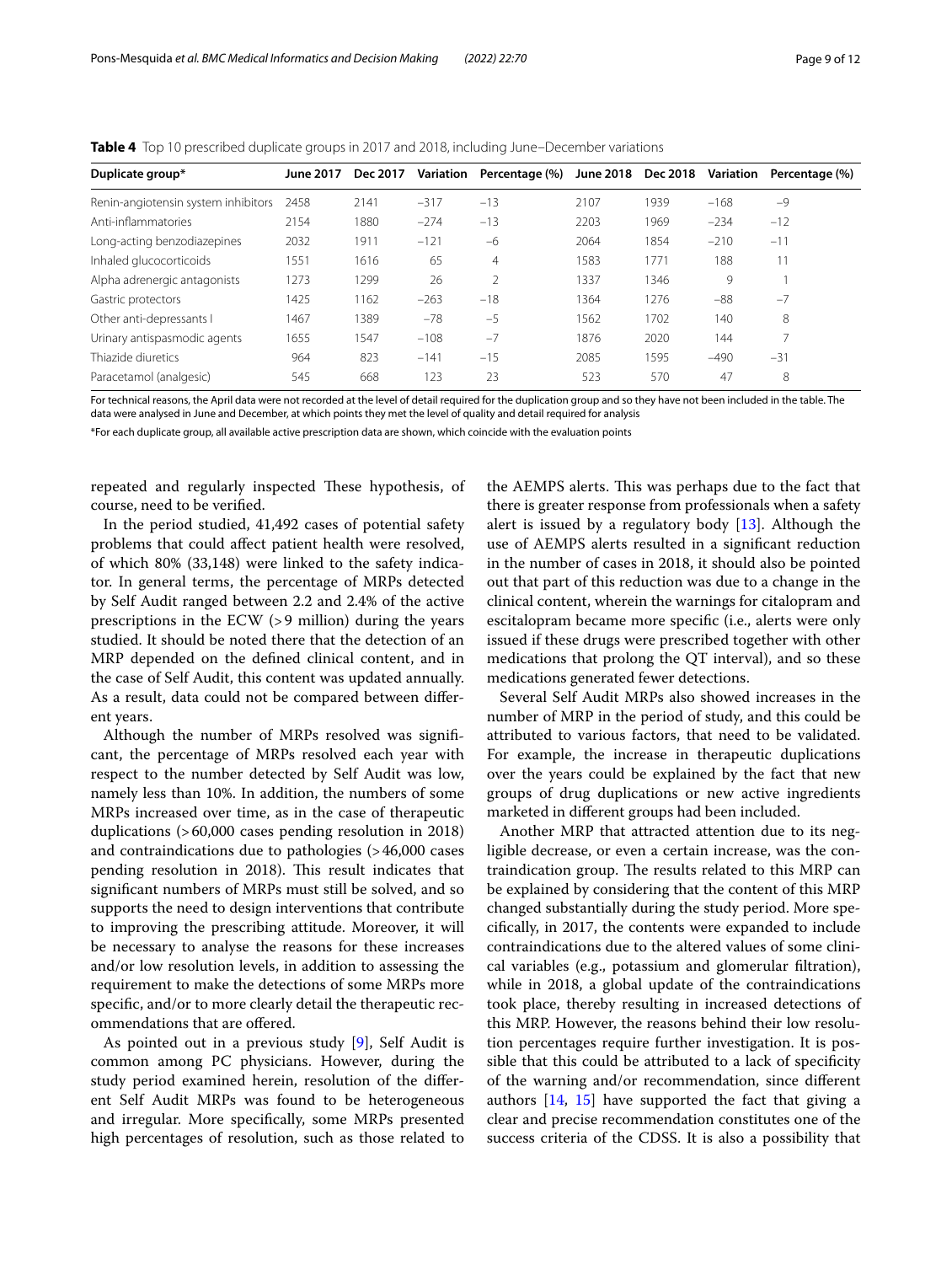the recommendations provided in some cases suggest that a clinical follow-up should be carried out, and therefore do not result in the withdrawal of any medication. Under such circumstances it would be assumed that the MRP is not resolved, despite the fact that the recommendation is actually being followed.

In contrast, the MRP related to the drugs not recommended for use in geriatric patients exhibited a particularly low or no reduction during the years of study. In this case, there was no change in the clinical content; however, the low resolution percentage was attributed to this being an MRP of low clinical relevance, and the fact that the literature [[16–](#page-11-7)[18](#page-11-8)] does not consider that the use of these drugs are fully contraindicated in older patients, but instead it is simply recommended that they not be used. The same argument would serve to justify the low resolution of the MRP related to avoidable medications (i.e., chondroprotectors and citicoline). Thus, when doctors are faced with diferent MRPs, they prioritise those that are clinically more relevant, or that can be solved more rapidly or with less effort [\[19](#page-11-9)]. Another explanation to consider for the low resolution percentages associated with these two MRPs is that they are not included in the safety indicator.

It is also known that healthcare practice generates multiple incidences of medication, which suggests that the total resolution of MRPs through the Self Audit tool was considerably higher than that indicated in the results of the study. This could be attributed to the resolution of some MRPs at the same time as new ones being created; this behavior is not refected in the current study. It should also be noted that the patients with MRPs were not followed over time, but instead, the existing MRPs under active prescription were compared at two diferent times within a year. In addition, it must be taken into account that the world population is continually aging, and this is accompanied by a greater incidence of pathologies, and an increase in the use of medications [[20](#page-11-10)[–22](#page-11-11)]. Indeed, it has recently been reported that if recent health trends continue, Spain is on its way to becoming the leading country in terms of the highest life expectancy in 2040 (i.e., 85.8 years) [[23\]](#page-11-12). As a result of such aging, the greater incidence of multiple associated pathologies results in an increased consumption of drugs, which favours the appearance of increasingly complex therapeutic regimens. This in turn is associated with a higher frequency of adverse efects, interactions, and hospital admissions, in addition to a poorer quality of life and a lack of treatment compliance [[24\]](#page-11-13).

In terms of the health impact, a reduction in the number of MRPs can be translated into the avoidance of adverse drug efects in patients, which are known to have a considerable impact on patient morbidity and mortality [[3\]](#page-10-2), in addition to increasing the average cost of care [\[5](#page-10-4)], increasing the number of visits to primary healthcare centres, and increasing hospital admissions [\[25](#page-11-14)].

Upon analysis of the MRPs linked to the safety indicator, it was observed that the resolution of these MRPs was signifcantly higher than that of the general Self Audit data. This could be explained by considering that the included MRPs are of greater clinical relevance, or that it is an economically incentivised indicator. Another key point is that the reduction in cases decreased year on year, both in terms of the absolute number and the percentage. One explanation for this could be that the composition of the indicator varied each year, and therefore the target population for intervention was diferent, and could have been smaller. Another hypothesis that was considered was that the baseline starting point improved over time, until it reached a point where further improvements were difficult to achieve.

The annual plots obtained for the evolution of the MRPs linked to the indicator clearly showed a decrease in cases at the time of evaluation. The highest degree of MRP resolution occurred at the end of December, and this was accounted for by considering that historically, this indicator had always been evaluated in a single evaluation point at the end of the year. Every January, a relevant increase in cases was observed, although the baseline point was not reached, and so it was assumed that the professionals were indeed acquiring a certain culture of safety, and that the MRPs generated during the daily healthcare practice were being solved. The results of our study therefore appear to be in line with a previous study, wherein the authors suggest that incentive-based systems could infuence physicians, and ultimately lead to an improvement in healthcare provision [[26](#page-11-15), [27](#page-11-16)]. However, in a Cochrane review by Scott et al. [\[28\]](#page-11-17) regarding this point, it was concluded that there was insufficient evidence to indicate whether fnancial incentives had a positive impact on the quality of care in PC systems.

On the other hand, it is known that intervention strategies based on improving the prescription of drugs through audits and feedback to physicians have improved the quality of care, wherein such feedback includes information corresponding to their own patients, in addition to specifc improvement recommendations; these strategies are repeated and supervised by other colleagues [[11](#page-11-2), [12,](#page-11-3) [29,](#page-11-18) [30](#page-11-19)]. In this context, the ICS can highlight that this individualised feedback is standard practice for its pharmacists and PC pharmacologists [\[31,](#page-11-20) [32](#page-11-21)]. However, the collected data show that there is signifcant room for improvement, as the number of MRPs that are pending resolution is considerable. It is therefore evident that it will be necessary to design specifc intervention strategies to attain a change in the prescribing attitude. Such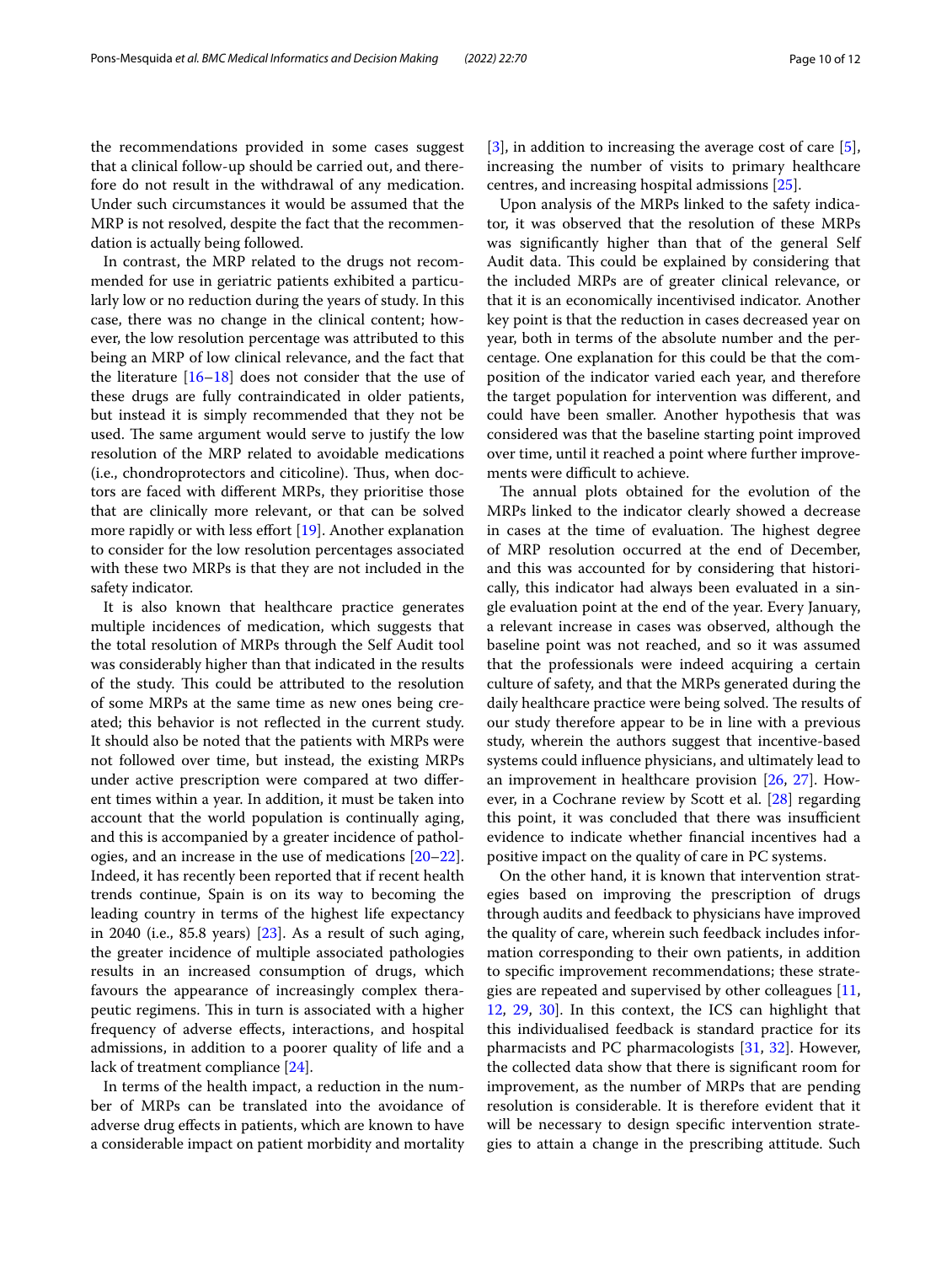strategies could include the close monitoring of data at an individual level, training support, and continuous review of the clinical contents to ensure that they are specifc and that they are accompanied by concrete therapeutic recommendations [\[33](#page-11-22)].

Furthermore, it does not go unnoticed that it is necessary to evolve and improve the Self Audit tool at a technological level to make it more user-friendly and intuitive, and to impart a greater degree of integration with the patient's medical records. Moreover, this tool should be provided with artifcial intelligence elements that possess more agile algorithms for information interpretation, and to facilitate decision making.

Finally, it should be noted that one of the main limitations of this study is that there is no follow-up over time for patients with certain MRPs, thereby preventing us from knowing how many MRPs persist over time, how many are new MRPs, and how many MRPs return or reappear after a while. Indeed, such follow-ups would be benefcial to allow the consequences on the patient's health to be evaluated. Likewise, continuous changes in the clinical contents also made it difficult to analyse the temporal evolution of each type of MRP.

#### **Conclusions**

The Self Audit clinical decision support system developed by the Institut Català de la Salut helps to systematically identify and resolve safety medication-related problems (MRPs) in a systematic manner, wherein superior results were obtained for the MRPs linked to a safety indicator that is included in the incentives of primary care physicians. However, it is noted that signifcant room for improvement exists in the prescribing attitude, and as a result, additional medical awareness strategies will be necessary, as well as improvements to the tool itself. Such improvements should be based at a technical level and should be aimed at increasing specifcity in MRP detection and subsequent recommendations. Finally, we believe that in the context of clinical safety, the implementation HER tools similar to Self Audit could be a useful and benefcial healthcare strategy that could beneft patients from other healthcare systems worldwide.

#### **Abbreviations**

AEMPS: Spanish Agency for Medicines and Health Products (Agencia Española del Medicamentos y Productos Sanitarios); CDSS: Clinical decision support system; ECW: Electronic clinical workstation; EHR: Electronic health record; ICS: Institut Català de la Salut (Catalan Health Institute); MRP: Medication-related problem; PC: Primary care.

#### **Acknowledgements**

This study has been prepared within the framework of the Doctorate in Pharmacology at the Universitat Autònoma de Barcelona (UAB). We would like to thank ICS Information Systems for supporting us during aquisition of the

information required to conduct this study. We would also like to thank the Self Audit working group for helping to maintain a useful and up-to-date tool.

#### **Authors' contributions**

MAP extracted, analysed, and interpreted the data on the use of the Self Audit tool. She also wrote the majority of the manuscript. MO helped to interpret the data on the use of the Self Audit tool, in addition to giving support and making contributions to the writing of the manuscript. AF and ED reviewed the data analysis process, reviewed the various parts of the manuscript, and made the relevant contributions to give clarity and understanding to the study. All authors read and approved the fnal manuscript.

#### **Funding**

The primary care component of this study was funded by the Institut Universitari d'Investigació en Atenció Primària (IDIAP Jordi Gol). Scholarship to complete a PhD thesis in primary care.

#### **Availability of data and materials**

The datasets used and/or analysed during the current study are available from the corresponding author on reasonable request.

#### **Declarations**

#### **Ethics approval and consent to participate**

Not applicable. This manuscript does not report studies involving human participants, human data or human tissue. This manuscript does not report studies involving animals.

#### **Consent for publication**

Not applicable.

#### **Competing interests**

The authors declare that they have no competing interests.

#### **Author details**

1 Unitat de Coordinació i Estratègia del Medicament (UCEM), Institut Català de la Salut, Barcelona, Spain. <sup>2</sup> Departament de Farmacologia, Terapèutica i Toxicologia, Universitat Autònoma de Barcelona, Barcelona, Spain. <sup>3</sup>Servei de Farmacologia Clínica, Hospital Universitari Vall d'Hebron, Institut Català de la Salut, Barcelona, Spain.

# Received: 11 May 2021 Accepted: 25 February 2022<br>Published online: 19 March 2022

#### **References**

- <span id="page-10-0"></span>Institute of Medicine (US) Committee on Quality of Health Care in America. Crossing the quality chasm: a new health system for the 21th century. Washington, DC: National Academies Press; 2001.
- <span id="page-10-1"></span>2. Institute of Medicine (US) Committee on Identifying and Preventing Medication Errors. Quality chasm series. Preventing medication errors. Washington, DC: National Academies Press; 2007.
- <span id="page-10-2"></span>3. Bates DW, Cullen DJ, Laird N, Petersen LA, Small SD, Servi D, et al. Incidence of adverse drug events and potential adverse drug events: implications for prevention. JAMA. 1995;274(1):29–34.
- <span id="page-10-3"></span>4. McCoy AB, Waitman LR, Lewis JB, Wright JA, Choma DP, Miller RA, et al. A framework for evaluating the appropriateness of clinical decision support alerts and responses. J Am Med Inform Assoc. 2012;19(3):346–52.
- <span id="page-10-4"></span>5. Bates DW, Spell N, Cullen DJ, Burdick E, Laird N, Petersen LA, et al. The costs of adverse drug events in hospitalized patients. Adverse Drug Events Prevention Study Group. JAMA. 1997;277(4):307–11.
- <span id="page-10-5"></span>6. Bobb A, Gleason K, Husch M, Feinglass J, Yarnold PR, Noskin GA. The epidemiology of prescribing errors: the potential impact of computerized prescriber order entry. Arch Intern Med. 2004;164(7):785–92.
- <span id="page-10-6"></span>7. Aranaz-Andrés JM, Aibar C, Limón R, Mira JJ, Vitaller J, Agra Y, et al. A study of the prevalence of adverse events in primary healthcare in Spain. Eur J Public Health. 2012;22(6):921–5.
- <span id="page-10-7"></span>8. Aranaz-Andrés JM, Aibar-Remón C, Vitaller-Murillo J, Ruiz-López P, Limón-Ramírez R, Terol-García E. Incidence of adverse events related to health